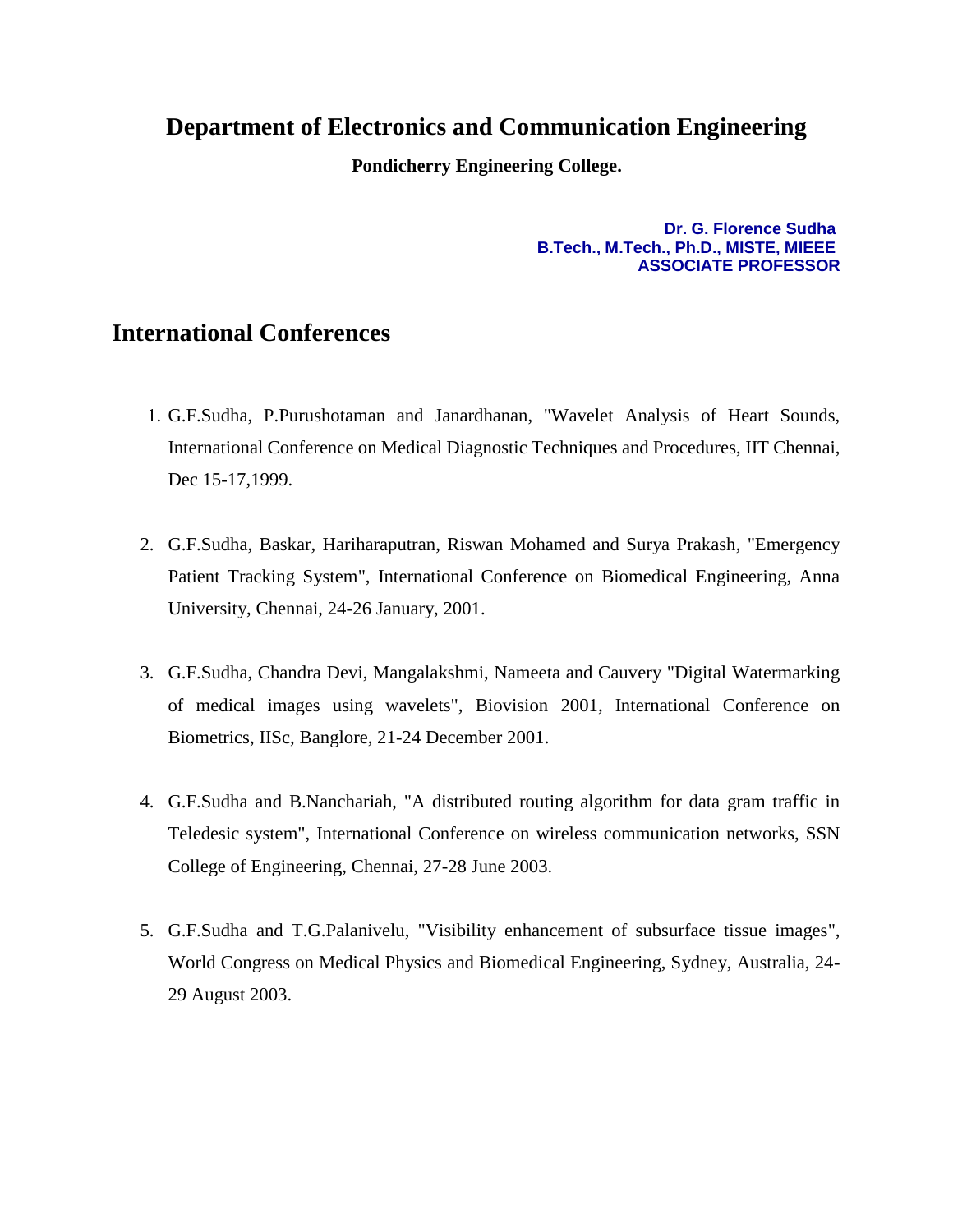- 6. G.F.Sudha and T.G.Palanivelu, "Reflectance Oximetry to assess Blood Oxygen", Kuala Lumpur International Conference on Biomedical Engineering, BioMed 2004, Kuala Lumpur, Malaysia, Sept 2-4, 2004.
- 7. G.F.Sudha and T.G.Palanivelu, "An investigation on wavelength effects for optical imaging", Kuala Lumpur International Conference on Biomedical Engineering, BioMed 2004, Kuala Lumpur, Malaysia, Sept 2-4, 2004.
- 8. V.Vijyalakshmi, G.F.Sudha , T.G.Palanivelu, " Secure Web Transactions in Sockets Layer using Elliptic Curve Cryptography", Intl. Conference on Information Security, Pondicherry Engineering college, Pondicherry, Dec 7-9, 2005.
- 9. G.F.Sudha, Narain Ponraj, Satyamurthy, Siva Balan, " Biometrics Based Encryption for Multimedia Content Protection", Intl. Conference on Information Security, Pondicherry Engineering college, Pondicherry, Dec 7-9, 2005.
- 10. G.F.Sudha and P.Jeyashree, "Facial Expression Recognition using SOM", ICCIMA , Mepco Schlenk Engineering College, Sivakasi, Dec 13-15, 2007.
- 11. .Hephzibah kezia and Gnanou Florence Sudha, "Encryption of Digital Video Based On Lorenz Chaotic System", 16<sup>th</sup> Intl conference on Advanced Computing and Communication, ADCOM 2008, MIT, Anna University, Chennai, Dec 15-17, 2008
- 12. B.Nancharaiah, Gnanou Florence Sudha and MBR. Murthy, "A scheme for efficient topology management of Wireless Ad hoc Networks using the MARI Algorithm", 16<sup>th</sup> IEEE International Conference on Networks , ICON 2008 , IIT Roorkee, India, Dec 12-14 2008.
- 13. L.M.Varalakshmi, G. Florence Sudha and S.Karthik, " Enhanced Multiple Huffman Table Encryption Scheme using Shuffling of Huffman Codewords", International Conference on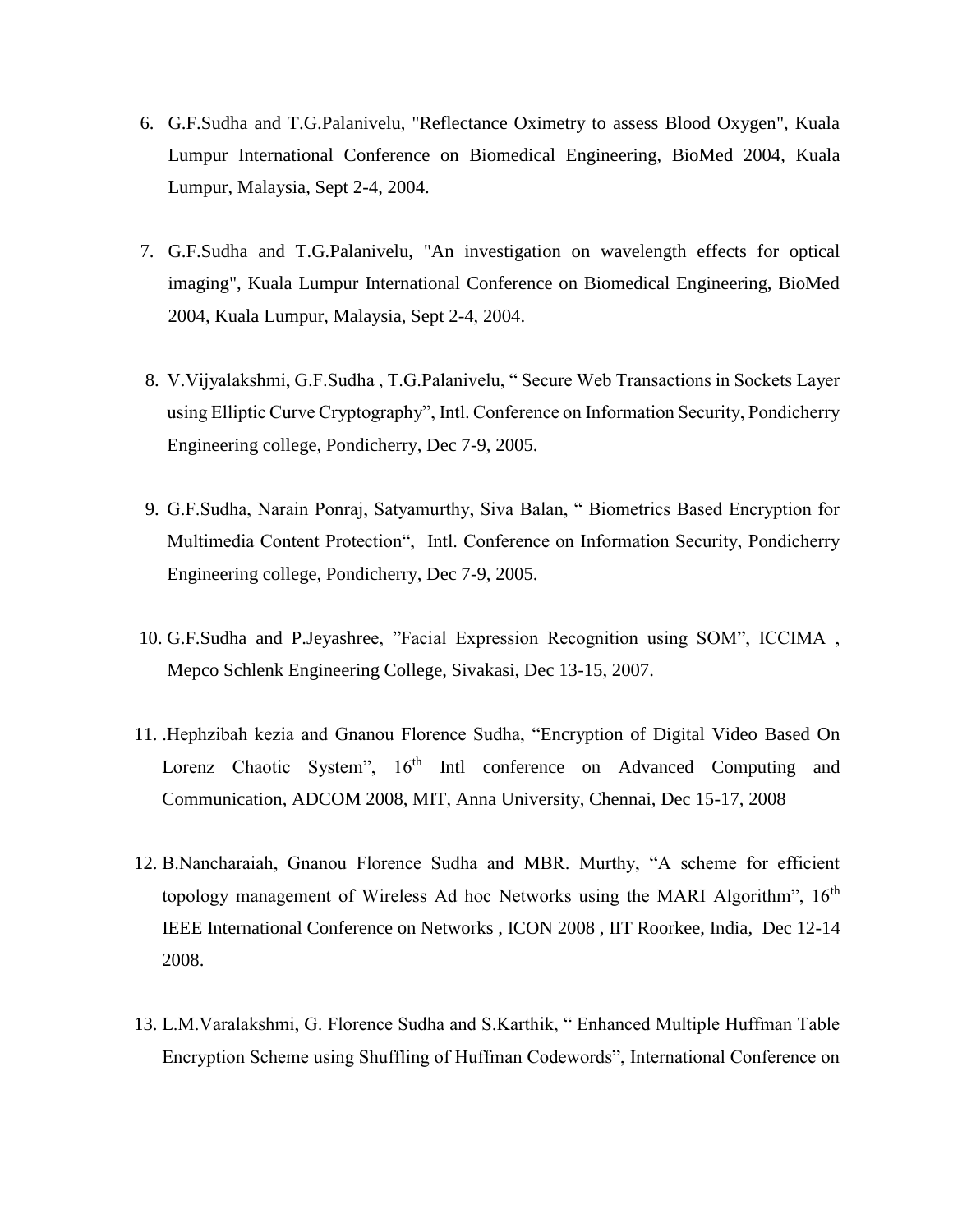recent advancements in electrical Sciences, KSR College of Engineering, Tamil Nadu, India, 8<sup>th</sup> and 9<sup>th</sup> January 2010.

- 14. L. M.Varalakshmi, G.F.Sudha, V.Vijayalakshmi, " Enhanced encryption schemes of video for real time applicatios, IEEE Intl conference on Signal Processing, Communication, Computing and Networking Technologies (ICSCCN-2011) , Thuckalay, India, 21 and 22 July 2011.pp, 552-557
- 15. G.F.Sudha, A.V.Ananthalakshmi and Sarojini, "Energy Efficient Architecture For Portable Devices", International Conference on Frontiers of Computer Science, J.N. Tata Convention Center, IISc, Bangalore,  $7<sup>th</sup>$ -9<sup>th</sup> August 2011, ISBN 978-81-921929-0-1.
- 16. G.Vaikundam, G.F.Sudha, "Distributed Beamforming for Randomly Distributed Sensors with position error correction ",International Conference on Communication Technology and System Design 2011, Procedia Engineering, Elsevier , vol. 30, pp. 410-417, Dec-11, ISSN: 1877-7058, Amrita School of Engineering, Coimbatore, India. pp. 877-886. Dec.7- 9, 2011.
- 17. L. M.Varalakshmi, G.F.Sudha ," An Efficient Scalable Video Encryption Scheme for Real time applications", International Conference on Communication Technology and System Design 2011, Procedia Engineering, Elsevier , vol. 30, pp. 852-860, , Dec-11, ISSN: 1877- 7058, Amrita School of Engineering, Coimbatore, India. pp. 877-886. Dec.7-9, 2011.
- 18. L.M.Varalakshmi, V.Bharathi and G.F.Sudha., "A Selective Encryption scheme for H.264 video based on Permutation code and Dynamic Keys", Proceedings of IEEE International Conference on Computer, Communication and Informatics (ICCCI 2012) SIET, Coimbatore, India. pp. 1-5. Jan 10-12, 2012.
- 19. L.M.Varalakshmi, G..F.Sudha and K.Vijaylakshmi, "An efficient encryption scheme for H.264 Video combined with robust cross layer architecture for secured and enhanced QoS over 802.11e WLAN" , Proceedings of IEEE sponsored International Conference on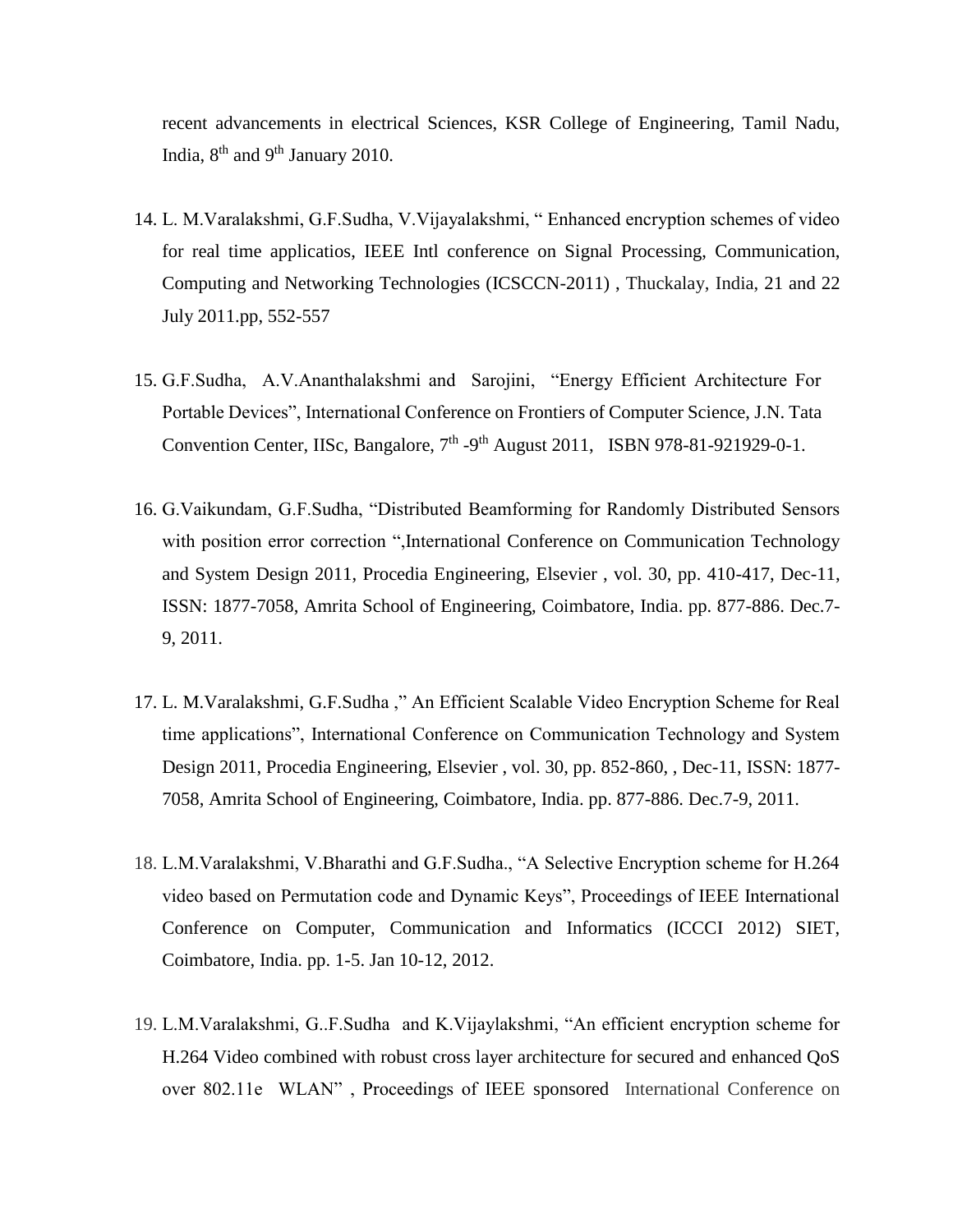Computing, Communication and Applications(ICCCA-2012) , PSNA College of Engineering and Technology, Dindigul, India. Feb. 22 -24, 2012

- 20. G.Vaikundam, G.F.Sudha, Distributed Beamforming for Randomly Distributed Sensor using Computationally Efficient Phase Adjustment based on Probability Function, International Conference on Electrical, Communication and Information Technology, Elsevier Proceeding of ICECIT, pp 230-242,Dec.,21-23, 2012, SRIT, Ananthapur
- 21. G.Vaikundam, G.F.Sudha , Distributed Beamforming for Randomly Distributed Sensor using Bisection Method and Dynamic Programming Technique, IEEE International Conference on Electronics, Computing and Communication Technology, Proceeding of IEEE CONECCT, pp 1-6, Jan.,21-23, 2013, IISC, Bangalore.
- 22. G.Vaikundam, G.F.Sudha, Distributed Dual Beamforming for Randomly Distributed Sensor using LS Estimation, IEEE International Advance Computing Conference, IACC, pp 494-499,Feb., 22-23, 2013, AKGCE, Ghaziabad.
- 23. G.Vaikundam, G.F.Sudha, Distributed Beamforming using Semiblind Retracement Technique for Randomly Distributed Sensor, IEEE International conference on Intelligent System and Signal Processing, ISSP, pp 137-142 ,March,1-3, 2013, GCET, Anand.
- 24. G.Vaikundam, G.F.Sudha , Novel Distributed Dual Beamforming for Randomly Distributed Sensor by Phase Tracking using Bilateral Probability Function, Proceeding of Springer ICACNI-April, 2013, CIT, Raipur.
- 25. A.V.AnanthaLakshmi, G.F.Sudha, "Design of a Novel Reversible Full adder and Reversible Full Subtractor", Springer Proceedings of the International Conference on Advances in Computing and Information Technology(ACITY), July 2012, Vol. 178, pp.623 – 632. ISBN No.: 978-3-642-31599-2.